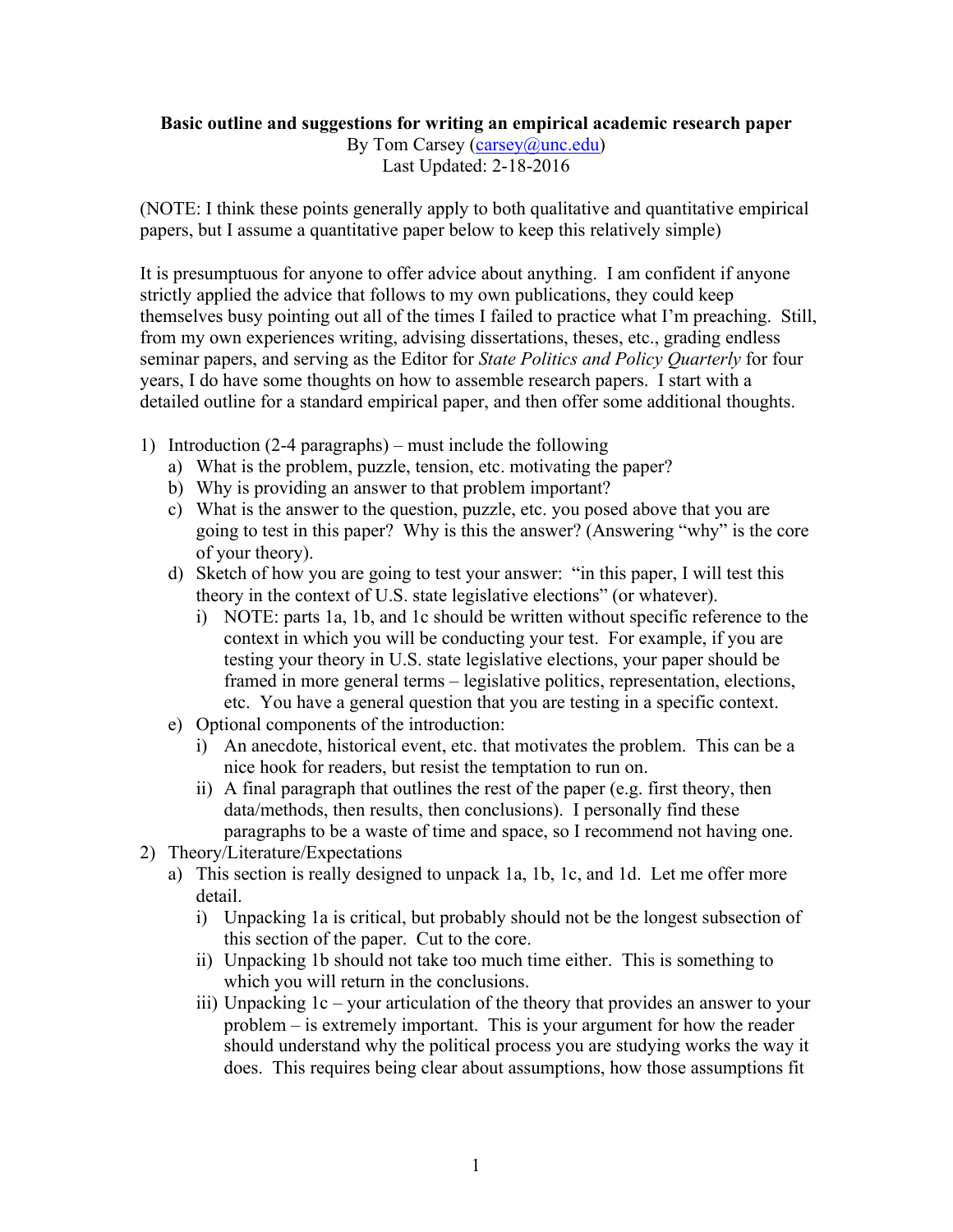together to produce an argument, and in general terms what the expectations/observable predictions are from that argument.

- iv) Unpacking 1d requires some detail on the context you are using to evaluate your theory. This portion probably merits its own subheading.
	- (1) You need to discuss the pros and cons of testing your theory in this context.
	- (2) You need to translate theoretical concepts into variables (at the conceptual level – not specific measures yet).
	- (3) You also need to translate your theoretical expectations into specific hypotheses.
- b) Some general comments on this section:
	- i) Others disagree, but I do not think there should ever be a section heading called "Literature Review." Your job is not to review the literature. It is to make an argument. That argument is informed by the literature (and citations to those points are necessary). You also need to place your argument into the larger debates/findings in the literature. Thus, the literature matters in a critical way, but your job is not to just summarize what others have done. Those summaries make for dull prelim answers and even duller research papers. I encourage building an argument like building a puzzle. The literature offers some of the pieces, but your job is to put them together into the picture (argument) you want to make, filling in the holes with your own theoretical contributions.
		- (1) Do not even refer to the literature in your writing. By this I mean a sentence like, "Race strongly predicts voting behavior (Smith XXXX; Jones XXXX)" is much better than a sentence like, "The literature finds that race is a strong predictor of voting behavior (Smith XXXX; Jones XXXX)." Just make relevant declarative statements and provide citations.
	- ii) Having an orderly flow to your argument is critical. If you lose people in this section of the paper, your analysis, findings, and conclusions will not make sense to anyone.
- 3) Data/Model/Methods
	- a) You already told them about the context in which you are testing your theory in 2.a.iv. Here you need to talk about the specific data you have.
	- b) You need to operationalize the variables.
	- c) You need to specify the statistical model (write the equation(s) or at least some form of it/them).
	- d) You need to say how you are going to estimate the parameters of the model.
	- e) You need to offer specific predictions about findings from the analysis that would constitute evidence supporting your hypotheses. You have now completed the translation of your general theory into specific predictions about what you will observe in the data if you are right. Getting this translation right is absolutely key.
		- i) NOTE: you also need predictions about any "control" variables you include as well. You do not need to devote a lot of space to them, but if you don't have a prediction, you have not offered a rationale for why that control is needed in the first place.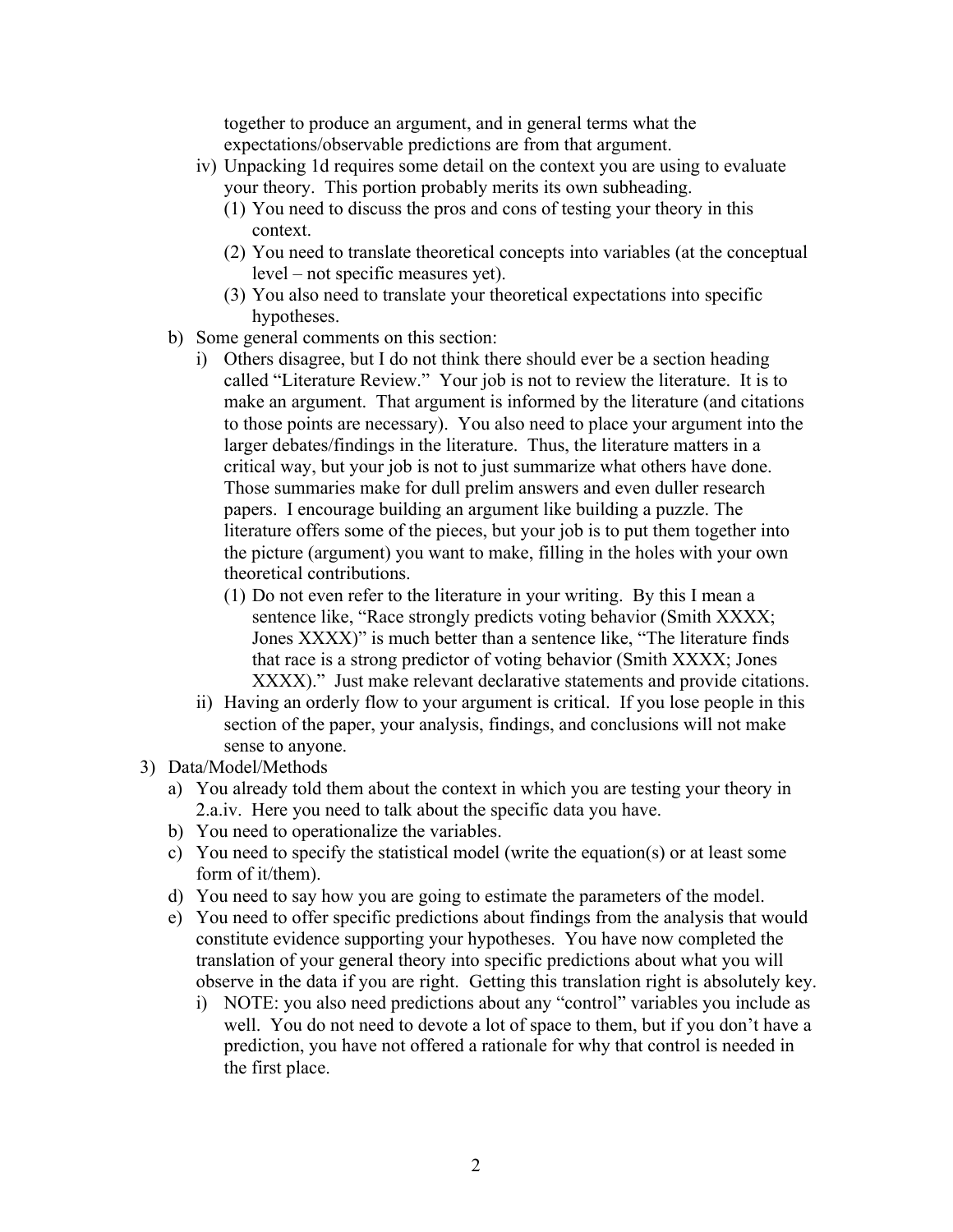- f) You should also acknowledge any problems with your data, measures, or methods. Serious issues should get discussed in the body of the text. Minor issues are better dealt with using footnotes.
- 4) Analysis/Findings
	- a) Document EVERYTHING you do in a STATA Do file, an R script file, or in whatever software you use. Write that file from opening the raw data through all coding/recoding, to all measurement choices, to all modeling choices. Fill those files with comments that explain every step along the way. If you cannot hand any person the raw data and a file that works from that raw data to produce every table, figure, and test you conducted and presented in either the paper, an appendix, or in a footnote, you have not properly documented your research.
	- b) Every paper needs a table of descriptive statistics for the variables that are used in the analysis. For some variables, it might be the mean, standard deviation, minimum, and maximum values that are needed. For categorical variables, frequencies are more helpful. It makes no sense to consider relationships between variables in a more complicated statistical model without first knowing descriptive information about each variable individually.
		- i) A common mistake here is to present a table of descriptive statistics for variables that does not take into account cases that are later dropped from the analysis. If you report a sample size in Table 1 that is larger than the sample size of the regression (or whatever) models you estimate later, then Table 1 is not providing the proper descriptive statistics of the proper portion of the data.
		- ii) Of course, dealing with missing data is itself a significant topic that merits explicit attention to its presence and your response.
	- c) Presentation of the main model. There are many issues to consider here:
		- i) Some like to present a series of models working up from a baseline model to a more complete model. This can be informative sometimes, but it also raises the question of whether it makes any sense to interpret the baseline model if a later model is being offered as the one that is correctly specified. My default is to only present the correctly specified model unless a compelling case can be made to do otherwise.
		- ii) At some point, you need to do a complete set of diagnostics regarding your analysis. Are their problems with multicollinearity, hetroscedasticity, serial correlation, endogeneity, unit roots, unit effects, influential outliers (or clusters), measurement, model specification, selection bias, clustering in the data, missing data, etc. You want to be the one to find problems with your paper before some reviewer or later author does. You want to conduct all necessary diagnostics and report them.
			- (1) You should do so in a systematic way, record all of the things you did in a Do file in STATA or script file in R (or whatever), and provide all of that as an appendix to the paper. Generic footnotes saying "I checked and this was not a problem" without any documentation or specific reporting won't get passed most reviewers/readers anymore.
		- iii) Once you are satisfied with your diagnostics, you should interpret the results of your model.
			- (1) Start with the key findings relevant for evaluating your theory.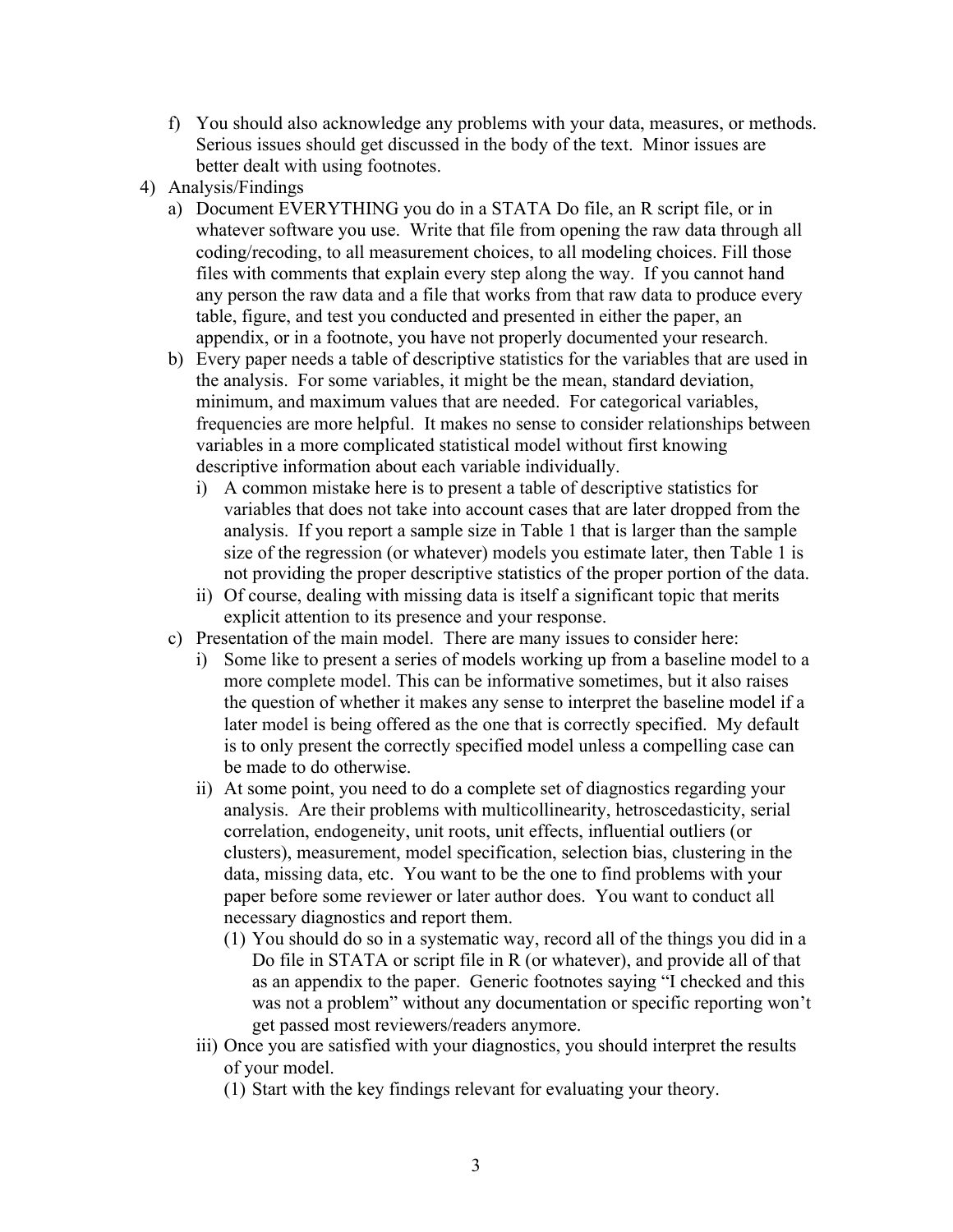- (2) Sign and significance are not enough. Provide a substantive interpretation of the magnitude of effects you uncover. Present meaningful quantities of interest.
- (3) Provide a clear representation of your uncertainty. Just reporting point estimates and stars alone doesn't cut it anymore. Give the reader a sense of the distribution of plausible estimates (e.g. confidence intervals – or credible intervals if you are Bayesian), or just show the distribution of the estimates.
- (4) Use tables where that is best, use figures where that is best. Some say figures are always better than tables, but I disagree. Figures are often better than tables, but not always. Think carefully about how to do this, and ask your friends to weigh in to see if they understand your tables and figures.
	- (a) All tables and figures must be able to stand on their own use clear and complete titles, notes, legends, etc. Do not use variable names that do not mean anything to readers (Write out "Logged per capita income" rather than "lnpcinc".
	- (b) Format tables and figures like you see the best ones presented in journals like APSR. Nobody wants raw output or a cut and pasted STATA figure.
- (5) Make sure in the body of the paper that you direct readers carefully to where they can see findings in tables or figures as you describe your results in the text.
- (6) Be explicit about whether the findings you have are or are not consistent with your theoretical expectations.
- (7) Provide some discussion of findings related to control variables, but be **brief**
- 5) Conclusions/Discussion
	- a) People disagree about whether there should be two separate sections or just one. I tend to prefer just one, which I generally label "Conclusion."
	- b) Do NOT spend a lot of time restating your empirical findings. No more than one paragraph that summarizes the collection of findings is needed, and sometimes not even that.
	- c) Instead, link your findings back to your theoretical expectations at a conceptual level. Is there strong/weak/mixed/no support for your theory?
	- d) Relatedly, what are the implications of your findings for how readers should think about the problem or process under study? Return back to the introduction – did you solve the puzzle? What does this mean for how we might think about other processes? Are their normative implications stemming from your findings? Are there implications for other areas of study (e.g. some studies of voter behavior have implications for candidate strategy)?
	- e) What problems or issues arose in the study that you think are important for readers to consider?
	- f) Where should research in this area go next?
		- i) There is disagreement on whether this "future research" bit belongs in most papers. I'm indifferent on this issue, but I do think you should avoid lengthy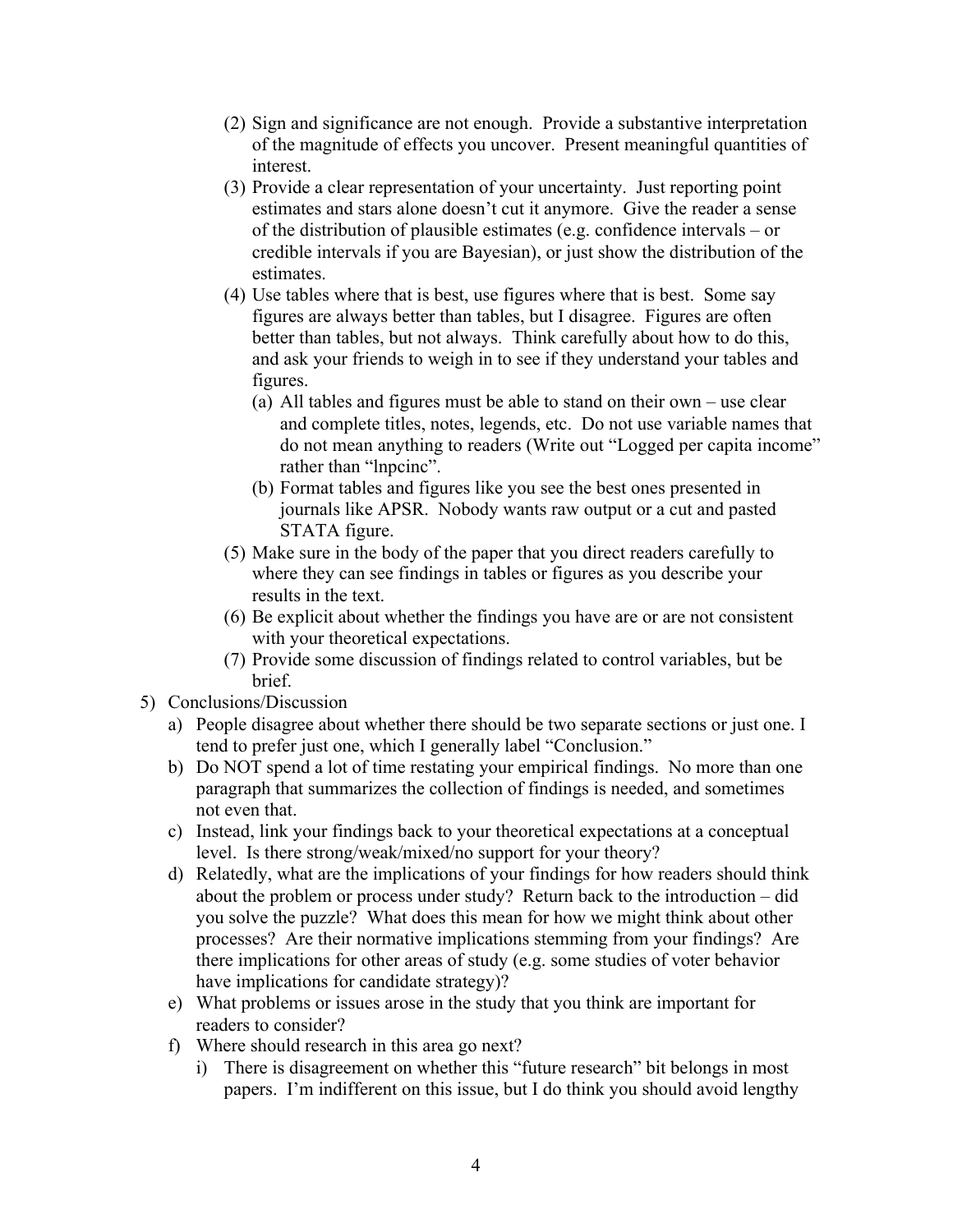descriptions of future research. Such discussions lead readers/reviewers to say, "If these are such good ideas, why didn't the author do them already?"

Next, I present a list of several general comments about academic writing. They are not in any particular order – just some thoughts as you work on the craft of writing good scholarship.

- 1) Your primary goal is to communicate your thoughts and choices to the reader clearly, precisely, efficiently, and effectively. Specialized jargon, technical terminology, and dense writing should be avoided. You do not want to hope readers think, "I don't understand this, so I guess it is smart." You want them to think, "I understanding this completely and it sure is smart." Most papers would be better if they used shorter words, shorter sentences, simpler sentences, and fewer overall words.
- 2) All drafts should include page numbers.
- 3) First drafts are never acceptable final drafts
	- a. The good news is that this realization takes all the pressure off of writing the first draft. You know it won't be the final draft anyway, so there are minimal penalties for errors.
- 4) Related to the previous point, editing involves more than making sure spellcheck is turned on. Serious editing engages every word, phrase, sentence, and paragraph to see if it serves the primary goals outlined in point (1) of this list. The number of revised versions might easily reach double digits.
- 5) One last point on editing don't expect reviewers, editors, advisers, etc. to proofread for you. Clean up grammar, spelling, punctuation, etc. as best as you can yourself, get help from peers, or hire help. If you ask an adviser to read a draft, let them know if you think it is "clean" or not in advance.
- 6) Never send out a paper to a conference or for publication that is not clean, proofread, and ready for public display. Make publication quality tables, figures, formatting, etc. Your work should reflect your seriousness and your professionalism. Reviewers hate sloppy submissions and they penalize sharply for it.
- 7) You should prepare a detailed outline of your paper at some point in the process. Some do so before they write a first draft. Others wait until after a draft or two. Either way, creating a detailed outline will impose discipline and structure on your final draft. It will help you find gaps, redundancies, and problems with the order of elements in the paper. It will also help you avoid tangents and digressions.
- 8) Give serious attention to your introduction and your abstract, but don't worry too much about it for the first draft. It is easier to introduce something after you know what it is you are trying to introduce. Furthermore, the abstract is really meant to be the thumbnail of a completed paper, not the introduction to a paper, so write it at the end. Still, the abstract and introduction are the first things eventual readers will read, so they need to be clear, tight, and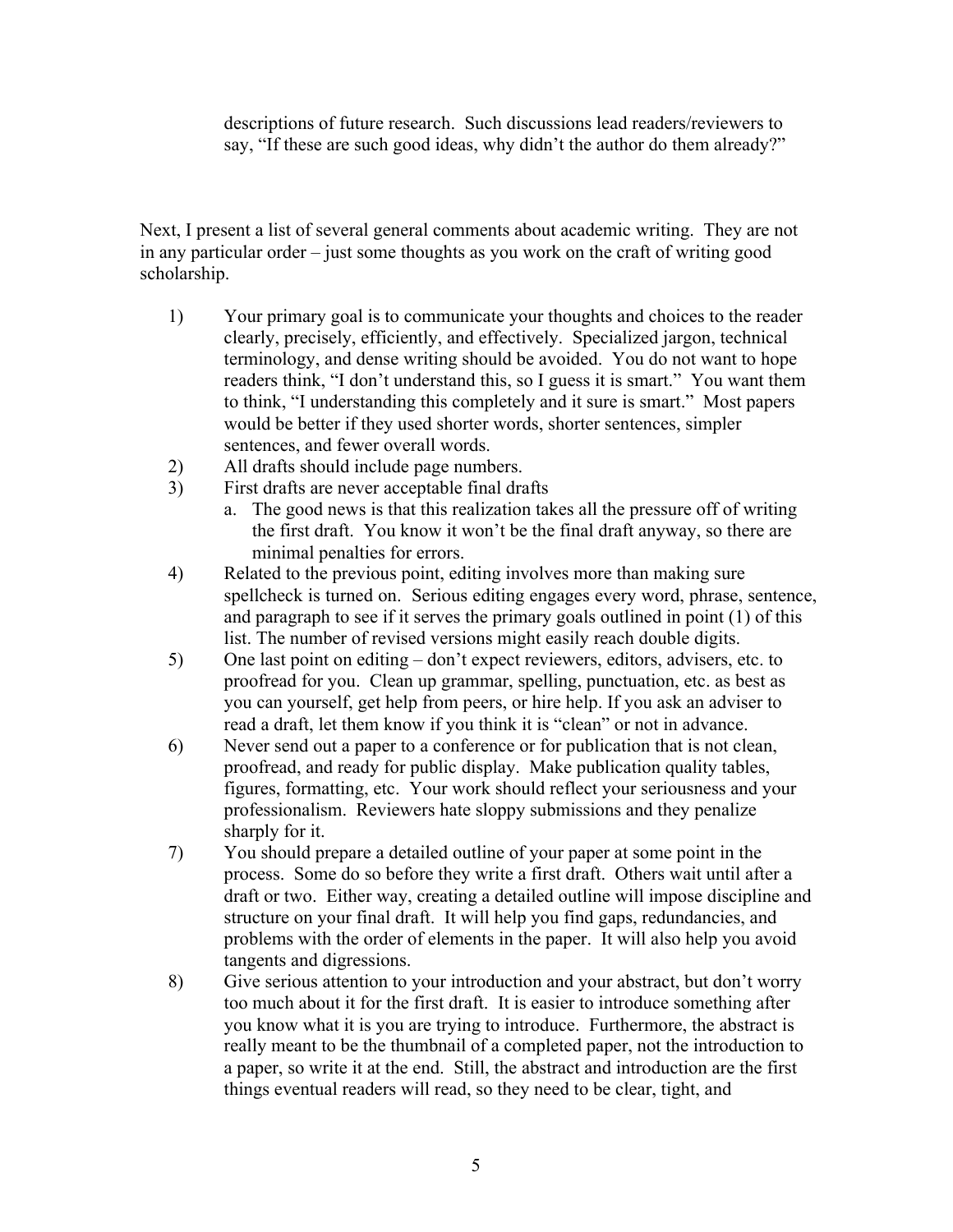persuasive. In my experience, the opening paragraph of most first drafts is best deleted at some point as it often presents a vague and general "Democracy is important" sort of claim.

- 9) I am not a fan of:
	- a. Rhetorical questions they waste space because you need to stop and answer them.
	- b. Argument by metaphor
	- c. Argument by analogy
		- i. Both metaphors and analogies are weak forms of argument. Say what something is rather than what it is like or similar to.
	- d. Double negatives: especially sentences and phrases that say things like "not only does . . ." Telling the reader what something is provides infinitely more precision than does telling the reader what something isn't. (What time is it? Well it's not 11:30?)
	- e. Long block quotes from the literature (though I can see exceptions)
	- f. Long wordy sentences with lots of (often improper) use of punctuation.
	- g. Words, phrases, sentences, or paragraphs that do not convey something that is essential
	- h. Long papers
	- i. Unnecessarily negative tone
	- j. Starting sentences with conjunctions like "And," "But," or "Or."
		- i. Bad grammar generally
	- k. Efforts to be cute, flowery, or clever because:
		- i. Such efforts almost always fail
		- ii. They are almost always imprecise
		- iii. They waste space
	- l. Using the phrase "in theory" in a paper. It should be obvious when you are writing about a theory. Also, in non-professional language, people often use the phase "in theory" to suggest that while something is supposed to happen one way, it often happens in a different way. That is not what we mean by theory in our professional writing, so using this phrase just confuses people.
	- m. Using the word "significant" to describe anything other than whether a result is statistically significant. Reserve the word "significant" for statistics and pick something else when you want to say something is important, consequential, meaningful, etc.
	- n. Writing sentences that reference the literature "the literature finds …" Just write declarative sentences and add citations as appropriate.
	- o. Putting quotes around words as if you were speaking and using so-called air quotes. Putting quotes around a word (unless you are clearly just using them to denote a label) generally implies to the reader that what you mean is something somewhat different from the actual word you are using. In fact, it often communicates to the reader that you mean something intentionally different from the actual word, though what exactly you mean is left unspecified. Again, this is just another form of imprecision in writing.